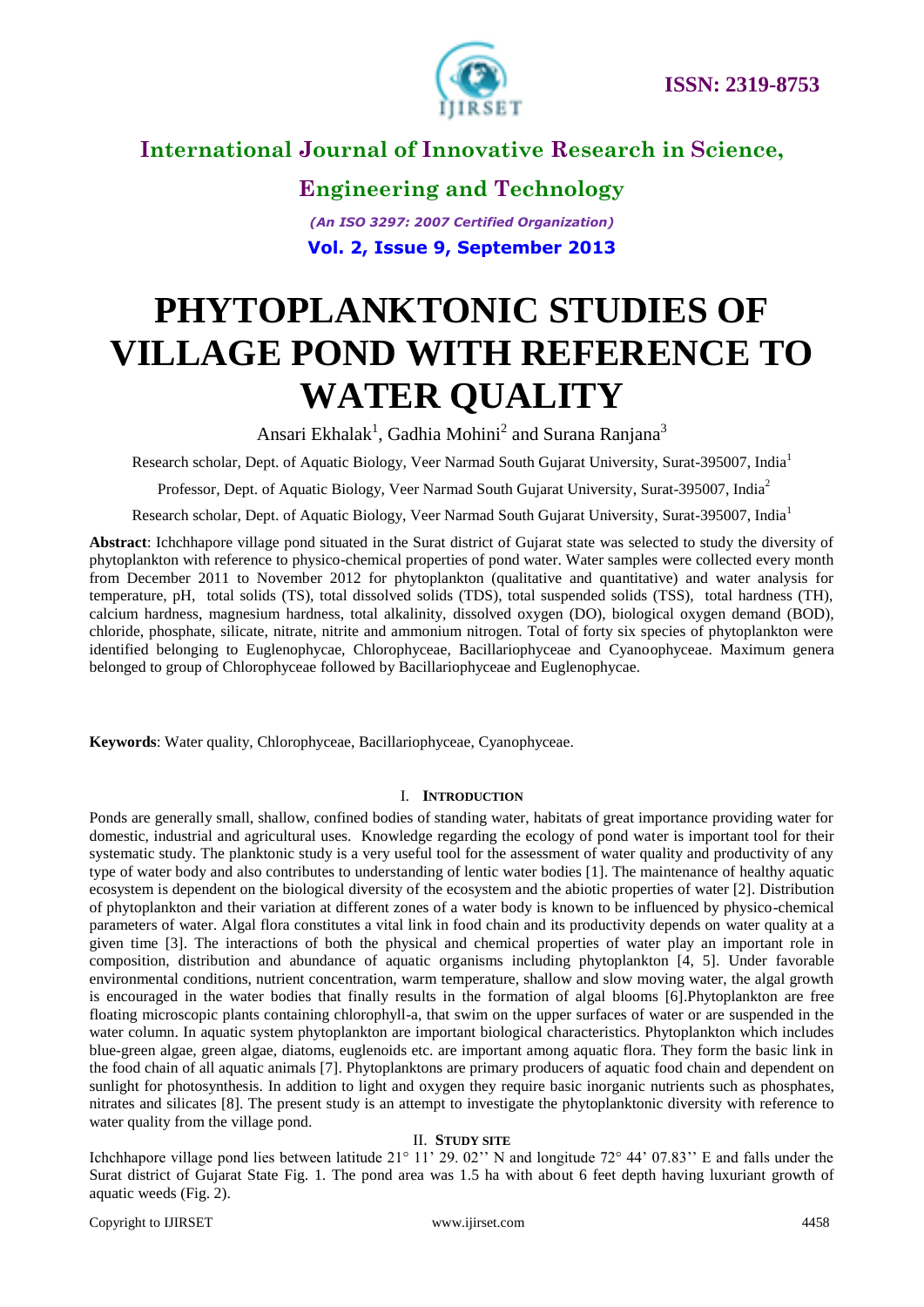

### **Engineering and Technology**

*(An ISO 3297: 2007 Certified Organization)* **Vol. 2, Issue 9, September 2013**



**Fig 1, Map of Study area**



**Fig 2, Ichchhapore village pond**

#### III. **MATERIALS AND METHODS**

Surface water samples were collected from the pond every month from December 2011 to November 2012 and analyzed in the laboratory for important physico-chemical parameters such as temperature, pH, total solids (TS), total dissolved solids (TDS), total suspended solids (TSS), total hardness (TH), calcium hardness, magnesium hardness, total alkalinity, dissolved oxygen (DO), biological oxygen demand (BOD), chloride, phosphate, silicate, nitrate, nitrite and ammonium nitrogen following the standard methods of [9, 10, 11].

Plankton samples were collected by filtering water through plankton net with 60µ mesh size. The filtrate was immediately preserved in 4% formaldehyde for the identification of phytoplankton up to genera according to keys prescribed by Edmondson [12, 13, 14, 15, 16].

#### IV. **RESULT AND DISCUSSION**

The physico-chemical parameters including quantitative analysis of plankton of Village pond has been depicted in Table 1 and statistical analysis is shown in Tables 2 & 3.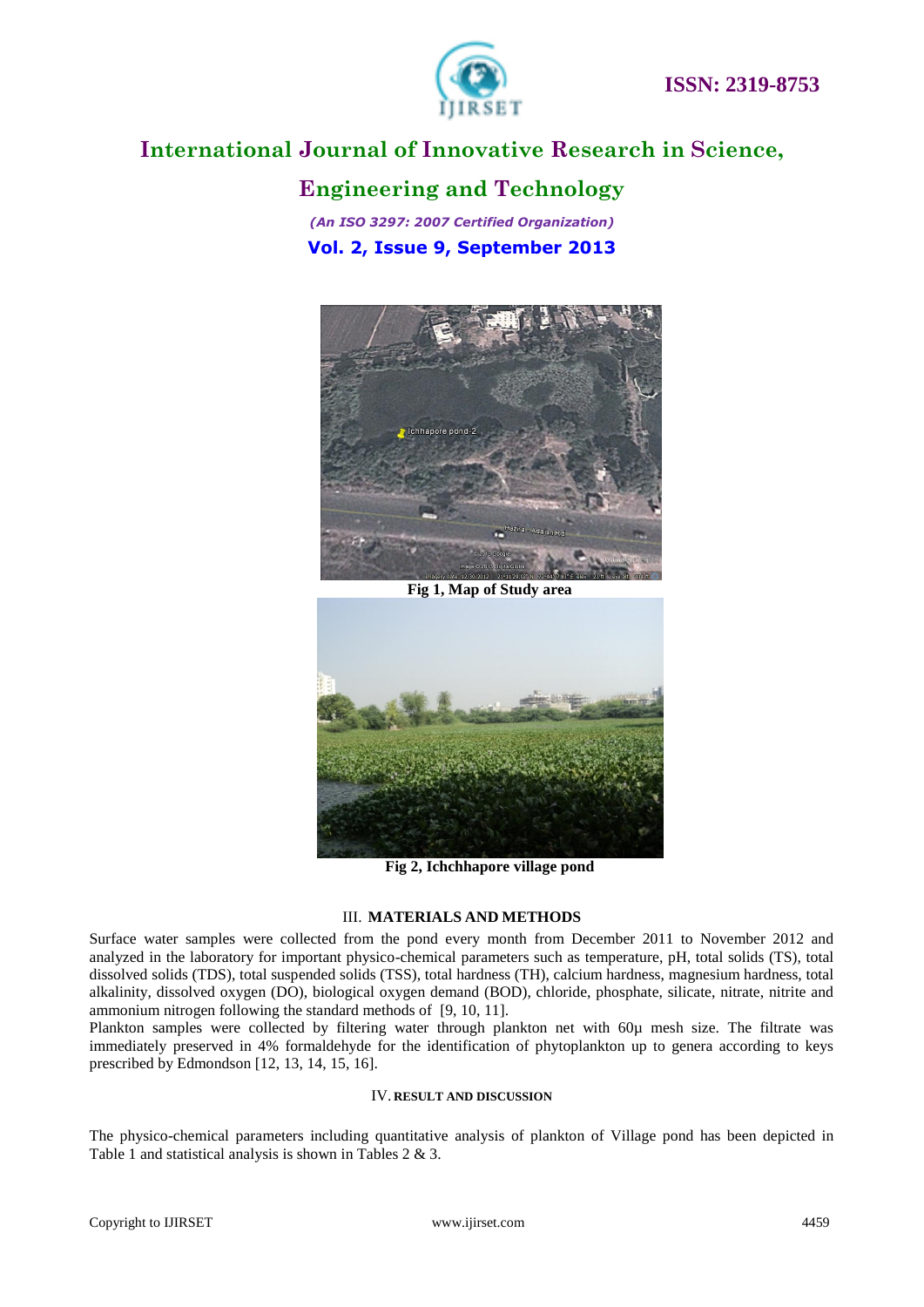



# **Engineering and Technology**

### *(An ISO 3297: 2007 Certified Organization)* **Vol. 2, Issue 9, September 2013**

| S.N.           | Parameters                          | December  | January        | February       | March          | April          | May            | June           | July           | August         | September      | October        | November       |
|----------------|-------------------------------------|-----------|----------------|----------------|----------------|----------------|----------------|----------------|----------------|----------------|----------------|----------------|----------------|
| -1             | Color                               | Colorless | Colorless      | Light<br>green | Light<br>green | Light<br>green | Light<br>green | Light<br>green | Light<br>green | Light<br>green | Light<br>green | Light<br>green | Light<br>green |
| 2              | Air Temp. (°C)                      | 21        | 21             | 20             | 25             | 32             | 29             | 30             | 29             | 30             | 27             | 31             | 27             |
| 3              | Water Temp. (°C)                    | 22        | 19             | 22             | 22             | 26             | 31             | 29             | 31             | 30             | 28             | 32             | 25             |
| $\overline{4}$ | pH                                  | 8.1       | 8.2            | $\overline{8}$ | 8.4            | 7.8            | 8.6            | 8.6            | 7.8            | 8.3            | 8.6            | 8.5            | 8.8            |
| 5              | Turbidity (NTU)                     | $\sim$    | ×.             | 32.2           | 23             | $\overline{4}$ | $\overline{4}$ | $\overline{4}$ | $\overline{2}$ | 8              | 16             | 5              | $\mathbf{1}$   |
| 6              | TS(mg/L)                            | ×.        | $\sim$         | 280            | 380            | 350            | 300            | 290            | 340            | 350            | 418            | 300            | 270            |
| $\tau$         | $TDS$ (mg/L)                        | 161       | 340            | 250            | 280            | 290            | 280            | 270            | 270            | 270            | 304            | 200            | 210            |
| 8              | TSS(mg/L)                           | ÷,        | $\overline{a}$ | 30             | 100            | 60             | 20             | 20             | 70             | 80             | 114            | 100            | 60             |
| 9              | TH(mg/L)                            | 146       | 166            | 172            | 192            | 192            | 176            | 142            | 158            | 144            | 130            | 118            | 126            |
| 10             | Calcium (mg/L)                      | 37.67     | 41.68          | 44.088         | 48.89          | 47.29          | 46.49          | 40.88          | 41.68          | 32.86          | 32.86          | 29.65          | 36.07          |
| 11             | Magnesium(mg/L)                     | 12.66     | 15.1           | 15.1           | 17.05          | 18.02          | 14.61          | 9.74           | 13.15          | 15.1           | 11.69          | 10.72          | 8.77           |
| 12             | $TA$ (mg/L)                         | 162       | 142            | 154            | 152            | 146            | 134            | 126            | 132            | 192            | 164            | 156            | 156            |
| 13             | DO(mg/L)                            | Nil       | Nil            | Nil            | 1.21           | 2.02           | 1.62           | 2.02           | 2.43           | 1.62           | 1.62           | 0.4            | 3.64           |
| 14             | $BOD$ (mg/L)                        | 3.64      | 3.24           | 4.05           | 4.86           | 4.05           | 3.65           | 4.46           | 2.43           | 1.21           | 3.24           | 4.45           | 3.25           |
| 15             | Chloride (mg/L)                     | 49.7      | 49.7           | 56.8           | 63.9           | 63.9           | 56.8           | 63.9           | 71             | 56.8           | 49.7           | 56.8           | 35.5           |
| 16             | Phosphate (mg/L)                    | 1.011     | 0.181          | 0.459          | 0.24           | 0.275          | 0.125          | 0.116          | 0.268          | 0.126          | 0.128          | 0.107          | 0.087          |
| 17             | Silicate (mg/L)                     | 0.373     | 0.363          | 0.33           | 0.181          | 0.407          | 0.487          | 0.377          | 0.097          | 0.306          | 0.317          | 0.181          | 0.194          |
| 18             | $\overline{\text{Nitrate}}$ (mg/L)  | 2.696     | 7.751          | 2.057          | 0.817          | 0.456          | 1.702          | 0.528          | 1.303          | 4.234          | 4.634          | 1.69           | 1.188          |
| 19             | Nitrite $(mg/L)$                    | 0.007     | 0.026          | 0.007          | 0.005          | 0.004          | 0.007          | 0.004          | 0.009          | 0.03           | 0.038          | 0.01           | 0.009          |
| 20             | $AN$ (mg/L)                         | 0.118     | 0.029          | 0.008          | 0.195          | 0.035          | Nil            | 0.032          | 0.007          | 0.144          | 0.001          | 0.07           | 0.212          |
| 21             | Chlorophyll-a $(mg/m3)$             | 1.7       | 4.132          | 0.46           | 0.92           | 8.96           | 7.63           | 37.02          | 5.95           | 16.32          | 0.66           | 6.438          | 0.183          |
| 22             | Plankton sediment<br>$(ml/55$ lit.) | 2.4       | 0.4            | 0.2            | 0.2            | 0.4            | 0.2            | 0.2            | 0.2            | 0.2            | 0.2            | 0.2            | 0.2            |

#### **TABLE 1: PHYSICO-CHEMICAL PARAMETERS OF ICHCHHAPORE VILLAGE POND**

\* TS-Total solids, TDS-Total dissolved solids, TSS-Total suspended solids, TH-Total hardness, TA-Total alkalinity, DO-Dissolved oxygen, BOD- Biological oxygen demand, AN-Ammonium nitrogen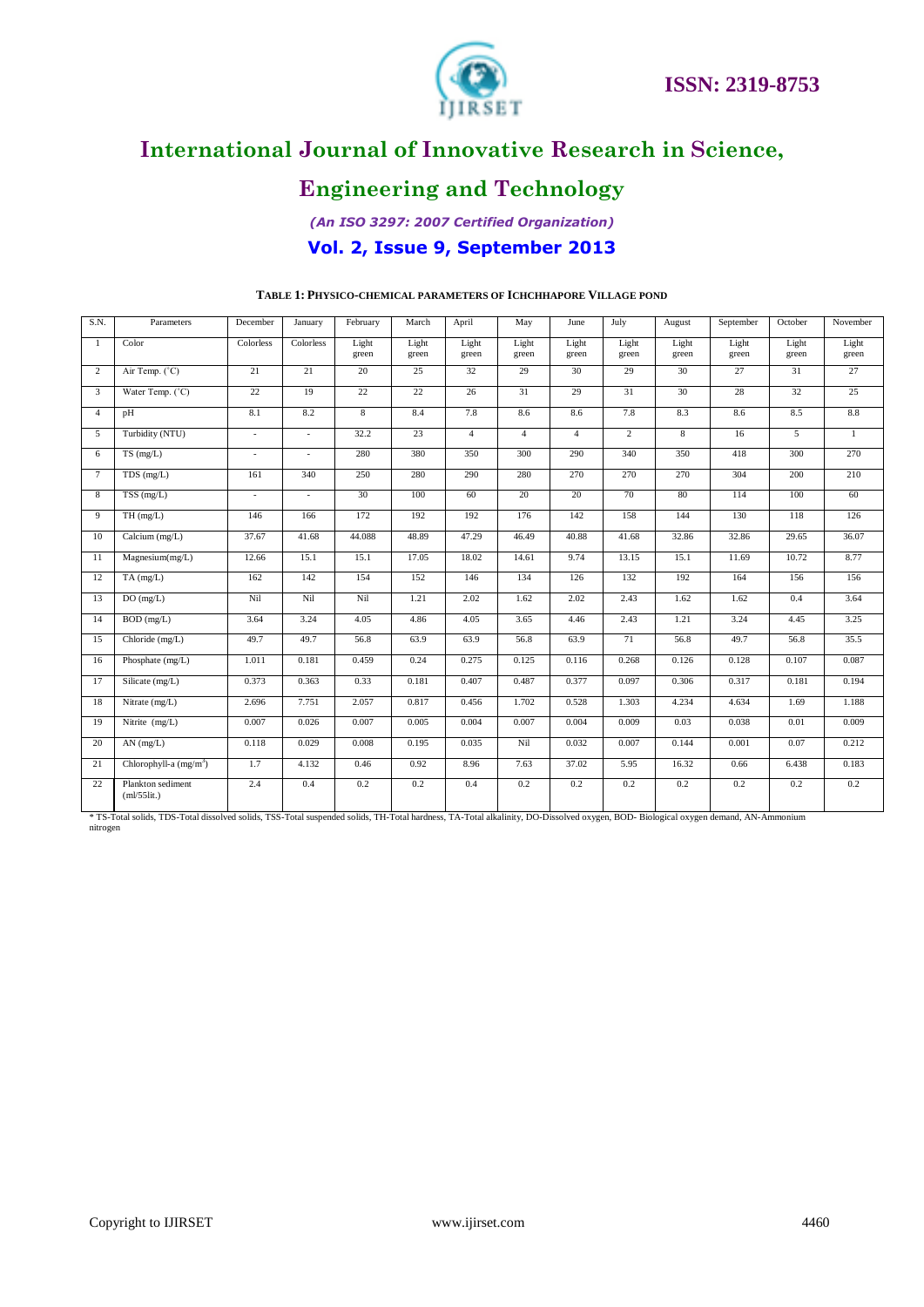

# **Engineering and Technology**

*(An ISO 3297: 2007 Certified Organization)* **Vol. 2, Issue 9, September 2013**

|                          | $\mathbf N$ | Range     | Minimum   | Maximum   |           | Mean       | Std. Deviation | Variance  |           | Skewness   |           | Kurtosis   |
|--------------------------|-------------|-----------|-----------|-----------|-----------|------------|----------------|-----------|-----------|------------|-----------|------------|
| Parameters               | Statistic   | Statistic | Statistic | Statistic | Statistic | Std. Error | Statistic      | Statistic | Statistic | Std. Error | Statistic | Std. Error |
| Air temperature          | 12          | 12.00     | 20.00     | 32.00     | 26.8333   | 1.20500    | 4.17424        | 17.424    | $-.642$   | .637       | $-1.040$  | 1.232      |
| Water temperature        | 12          | 13.00     | 19.00     | 32.00     | 26.4167   | 1.26406    | 4.37884        | 19.174    | $-.306$   | .637       | $-1.358$  | 1.232      |
| pH                       | 12          | 1.00      | 7.80      | 8.80      | 8.3083    | .09571     | .33155         | .110      | $-.303$   | .637       | $-1.084$  | 1.232      |
| Turbidity                | 10          | 31.2      | 1.0       | 32.2      | 9.920     | 3.2995     | 10.4338        | 108.864   | 1.414     | .687       | 1.031     | 1.334      |
| Total solid              | 10          | 148.0     | 270.0     | 418.0     | 327.800   | 15.1275    | 47.8372        | 2.288E3   | .635      | .687       | $-.432$   | 1.334      |
| Total dissolved solid    | 12          | 179.0     | 161.0     | 340.0     | 260.417   | 14.1247    | 48.9294        | 2.394E3   | $-.654$   | .637       | .428      | 1.232      |
| Total suspended solids   | 10          | 94.0      | 20.0      | 114.0     | 65.400    | 10.7623    | 34.0333        | 1.158E3   | $-.109$   | .687       | $-1.320$  | 1.334      |
| <b>Total hardness</b>    | 12          | 74.00     | 118.00    | 192.00    | 1.5517E2  | 7.17934    | 24.86996       | 618.515   | .131      | .637       | $-1.130$  | 1.232      |
| Calcium hardness         | 12          | 19.24     | 29.65     | 48.89     | 40.0090   | 1.79937    | 6.23321        | 38.853    | $-.216$   | .637       | $-1.100$  | 1.232      |
| Magnesium hardness       | 12          | 9.25      | 8.77      | 18.02     | 13.4758   | .82701     | 2.86485        | 8.207     | $-.138$   | .637       | $-.839$   | 1.232      |
| Total alkalinity         | 12          | 66.00     | 126.00    | 192.00    | 1.5133E2  | 5.08315    | 17.60854       | 310.061   | .821      | .637       | 1.580     | 1.232      |
| Dissolved oxygen         | 12          | 3.64      | .00       | 3.64      | 1.3817    | .32456     | 1.12430        | 1.264     | .335      | .637       | $-.146$   | 1.232      |
| Biological oxygen demand | 12          | 3.65      | 1.21      | 4.86      | 3.5442    | .28715     | .99472         | .989      | $-1.123$  | .637       | 1.722     | 1.232      |
| Chloride                 | 12          | 35.50     | 35.50     | 71.00     | 56.2083   | 2.68778    | 9.31074        | 86.690    | $-.690$   | .637       | 1.159     | 1.232      |
| Phosphate                | 12          | .924      | .087      | 1.011     | .26025    | .074783    | .259056        | .067      | 2.582     | .637       | 7.237     | 1.232      |
| Silicate                 | 12          | .487      | .000      | .487      | .28600    | .040557    | .140494        | .020      | $-.795$   | .637       | .081      | 1.232      |
| Nitrate-N                | 12          | 7.295     | .456      | 7.751     | 2.42133   | .619386    | 2.145617       | 4.604     | 1.608     | .637       | 2.513     | 1.232      |
| Nitrite-N                | 12          | .034      | .004      | .038      | .01300    | .003323    | .011513        | .000      | 1.427     | .637       | .670      | 1.232      |
| Ammonium-N               | 12          | .212      | .000      | .212      | .07092    | .022256    | .077097        | .006      | .911      | .637       | $-.665$   | 1.232      |
| Chlorophyll-a            | 12          | 36.837    | .183      | 37.020    | 7.53108   | 3.006377   | 10.414394      | 108.460   | 2.387     | .637       | 6.322     | 1.232      |
| Plankton sediment        | 12          | 2.200     | .200      | 2.400     | .41667    | .181673    | .629333        | .396      | 3.374     | .637       | 11.530    | 1.232      |
| Valid N (listwise)       | 10          |           |           |           |           |            |                |           |           |            |           |            |

### **TABLE 2: STATISTICAL ANALYSIS OF PHYSICO-CHEMICAL PARAMETERS**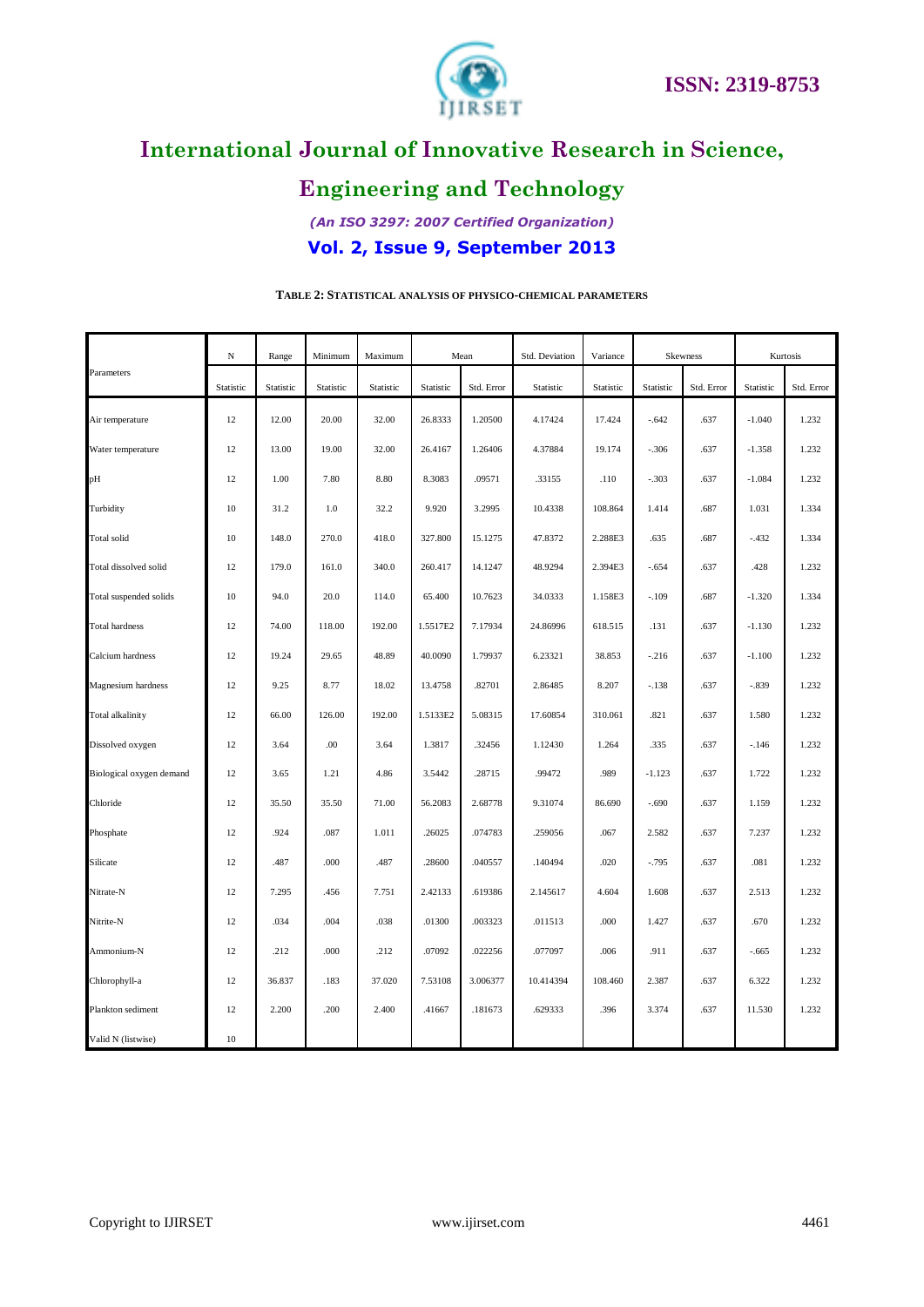



# **Engineering and Technology**

### *(An ISO 3297: 2007 Certified Organization)* **Vol. 2, Issue 9, September 2013**

|                         | $\mathbf{1}$ | $\overline{2}$ | 3            | $\overline{4}$ | 5       | 6            | $\overline{7}$ | $\,$ 8 $\,$  | 9            | 10           | 11           | 12           | 13           | 14           | 15      | 16           | 17           | 18           | 19           | 20           | 21           |
|-------------------------|--------------|----------------|--------------|----------------|---------|--------------|----------------|--------------|--------------|--------------|--------------|--------------|--------------|--------------|---------|--------------|--------------|--------------|--------------|--------------|--------------|
| $\overline{1}$          | 1            |                |              |                |         |              |                |              |              |              |              |              |              |              |         |              |              |              |              |              |              |
| $\overline{2}$          | 0.83         | $\mathbf{1}$   |              |                |         |              |                |              |              |              |              |              |              |              |         |              |              |              |              |              |              |
| $\overline{\mathbf{3}}$ | 0.16         | 0.21           | $\mathbf{1}$ |                |         |              |                |              |              |              |              |              |              |              |         |              |              |              |              |              |              |
| $\overline{4}$          | $-0.35$      | $-0.25$        | $-0.06$      | -1             |         |              |                |              |              |              |              |              |              |              |         |              |              |              |              |              |              |
| $\sqrt{5}$              | 0.64         | 0.59           | 0.16         | 0.42           | 1       |              |                |              |              |              |              |              |              |              |         |              |              |              |              |              |              |
| 6                       | 0.07         | $-0.08$        | $-0.1$       | 0.14           | 0.22    | $\mathbf{1}$ |                |              |              |              |              |              |              |              |         |              |              |              |              |              |              |
| $7\overline{ }$         | 0.47         | 0.41           | 0.18         | 0.31           | 0.78    | 0.06         | $\mathbf{1}$   |              |              |              |              |              |              |              |         |              |              |              |              |              |              |
| 8                       | $-0.16$      | $-0.38$        | $-0.52$      | 0.31           | 0.04    | 0.46         | $-0.22$        | $\mathbf{1}$ |              |              |              |              |              |              |         |              |              |              |              |              |              |
| $\overline{9}$          | $-0.17$      | $-0.37$        | $-0.37$      | 0.24           | 0.01    | 0.38         | $-0.34$        | 0.93         | $\mathbf{1}$ |              |              |              |              |              |         |              |              |              |              |              |              |
| 10                      | $-0.12$      | $-0.32$        | $-0.61$      | 0.33           | 0.06    | 0.46         | $-0.02$        | 0.88         | 0.65         | $\mathbf{1}$ |              |              |              |              |         |              |              |              |              |              |              |
| 11                      | $-0.07$      | $-0.04$        | 0.07         | 0.21           | 0.08    | $-0.24$      | 0.39           | $-0.3$       | $-0.56$      | 0.08         | $\mathbf{1}$ |              |              |              |         |              |              |              |              |              |              |
| 12                      | 0.6          | 0.42           | 0.3          | $-0.29$        | 0.52    | 0.05         | 0.31           | $-0.15$      | 0.001        | $-0.32$      | $-0.14$      | $\mathbf{1}$ |              |              |         |              |              |              |              |              |              |
| 13                      | $-0.11$      | $-0.25$        | 0.15         | 0.28           | $-0.01$ | $-0.14$      | $-0.066$       | 0.246        | 0.395        | $-0$         | $-0.49$      | $-0.24$      | $\mathbf{1}$ |              |         |              |              |              |              |              |              |
| 14                      | 0.36         | 0.34           | $-0.54$      | 0.16           | 0.383   | 0.29         | 0.14           | 0.494        | 0.445        | 0.456        | $-0.38$      | $-0.06$      | 0.133        | $\mathbf{1}$ |         |              |              |              |              |              |              |
| 15                      | $-0.59$      | $-0.46$        | $-0.48$      | 0.03           | $-0.58$ | $-0.54$      | $-0.455$       | 0.142        | 0.115        | 0.149        | 0.127        | $-0.5$       | 0.102        | $-0.04$      | 1       |              |              |              |              |              |              |
| 16                      | 0.01         | $-0.01$        | 0.1          | $-0.13$        | $-0.28$ | 0.12         | $-0.545$       | 0.174        | 0.135        | 0.182        | $-0.08$      | $-0.39$      | 0.212        | $-0.11$      | 0.117   | $\mathbf{1}$ |              |              |              |              |              |
| 17                      | $-0.45$      | $-0.36$        | 0.003        | $-0.1$         | $-0.48$ | 0.42         | $-0.18$        | $-0.15$      | $-0.31$      | 0.098        | 0.328        | $-0.45$      | $-0.45$      | $-0.38$      | $-0.02$ | 0.175        | $\mathbf{1}$ |              |              |              |              |
| 18                      | $-0.07$      | 0.03           | 0.186        | 0.03           | 0.046   | 0.43         | 0.31           | $-0.36$      | $-0.55$      | $-0.04$      | 0.55         | $-0.09$      | $-0.6$       | $-0.33$      | $-0.28$ | 0.007        | 0.81         | $\mathbf{1}$ |              |              |              |
| 19                      | $-0.05$      | $-0.25$        | 0.329        | $-0.03$        | $-0.03$ | $-0.43$      | 0.235          | $-0.14$      | $-0.14$      | $-0.11$      | 0.482        | 0.26         | $-0.04$      | $-0.39$      | 0.059   | $-0.42$      | $-0.17$      | $-0.12$      | $\mathbf{1}$ |              |              |
| 20                      | 0.49         | 0.41           | 0.157        | $-0.27$        | 0.126   | 0.14         | $-0.205$       | $-0.12$      | $-0.03$      | $-0.23$      | $-0.27$      | 0.21         | 0.004        | 0.395        | $-0.29$ | 0.275        | $-0.22$      | $-0.13$      | $-0.17$      | $\mathbf{1}$ |              |
| 21                      | $-0.45$      | $-0.37$        | $-0.25$      | $-0.29$        | $-0.69$ | $-0.58$      | $-0.469$       | $-0.06$      | $-0.08$      | $-0.03$      | 0.168        | $-0.41$      | 0.036        | $-0.22$      | 0.914   | 0.22         | 0.09         | $-0.16$      | 0.16         | $-0.18$      | $\mathbf{1}$ |

**TABLE 3: CORRELATION COEFFICIENT OF VARIOUS PHYSICOCHEMICAL PARAMETERS OF WATER**

1-Air Temperature, 2-Water Temperature, 3-pH, 4-Turbidity, 5-Total solids, 6-Total dissolved solids, 7-Total suspended solids, 8-Total hardness, 9-Calcium hardness, 10-Magnesium hardness, 11-<br>1-Air Temperature, 2-Water Tem Total alkalinity, 12-Dissolved oxygen, 13-Biological oxygen demand, 14-Chloride, 15-Phosphate, 16-Silicate, 17-Nitrate, 18-Nitrite, 19-Ammonium nitrogen, 20-Chlorophyll-a, 21-Plankton sediment

The water was found colorless to light green. Air temperature and surface water temperature ranged from 20-32°c and 19-31°c respectively. The pH of water fluctuated from 7.8-8.8 and was alkaline throughout the year. Turbidity ranged from 1.0-32.2 NTU. Total solids observed from the pond was 270-418 mg/L, total dissolved solids ranged from 161- 340 mg/L and total suspended solids varied from 20-114 mg/L. Total hardness was recorded 118-192 mg/L from the pond. Calcium ranged from 29.65-48.89 mg/L and magnesium content varied from 8.77-18.02 mg/L. Total alkalinity ranged from 126 to 192 mg/L. In the present study, DO was found between 0-3.64 mg/L. BOD value varied from 1.21-4.86 mg/L. The chloride was found between 35.50-71.0 mg/L. Nutrients like phosphate, silicate, nitrate, nitrite, ammonium nitrogen varied from 0.087-1.011 mg/L, 0.0-0.487 mg/L, 0.456-7.751 mg/L, 0.004-0.038 mg/L, 0.212- 0.070 mg/L respectively.

Phytoplanktons (qualitative) were represented by four classes of algae viz. Euglenophycae, Chlorophyceae, Bacillariophyceae and Cyanophycae. Percentage contribution of phytoplankton groups are shown in Fig 3.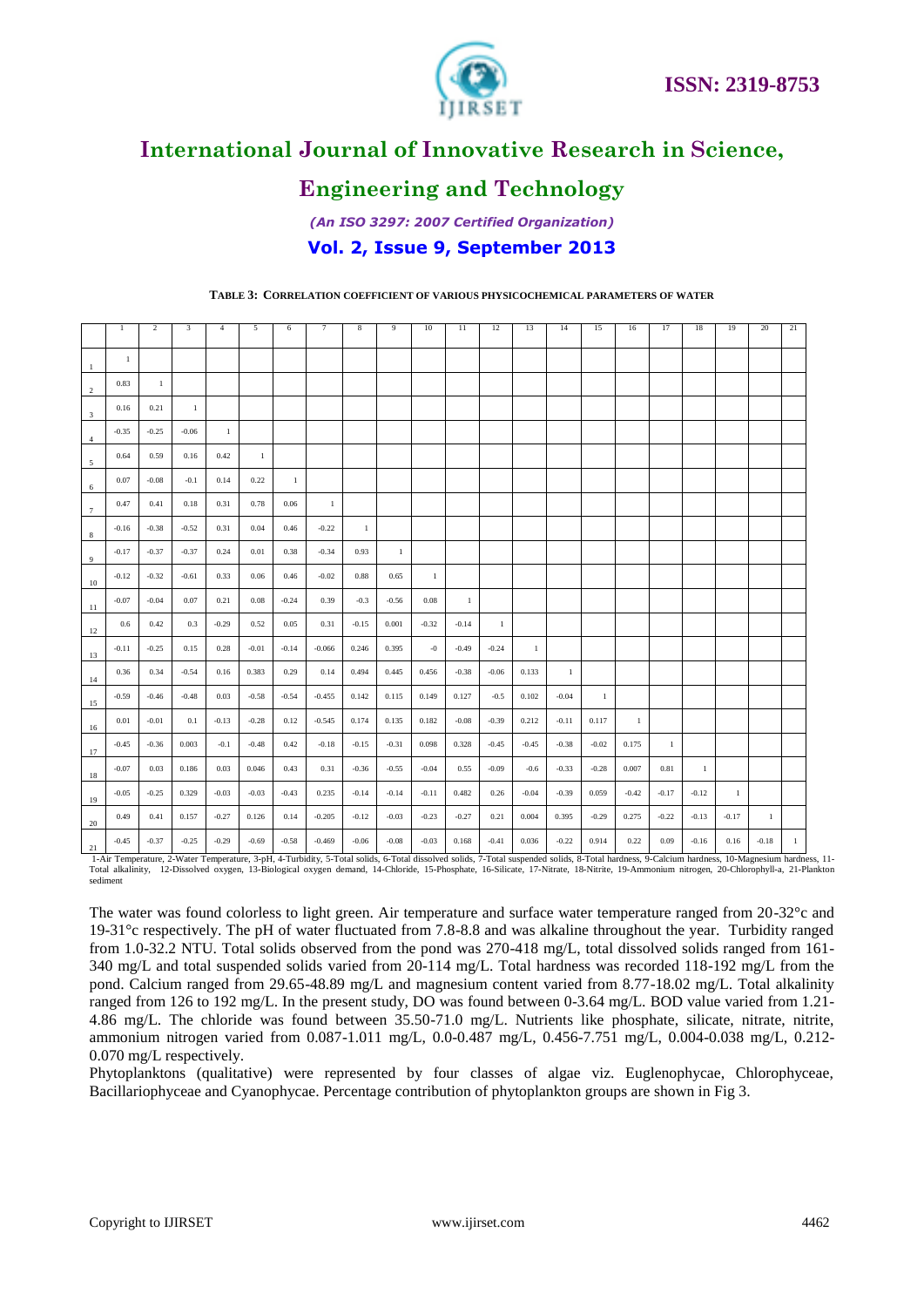

### **Engineering and Technology**

*(An ISO 3297: 2007 Certified Organization)* **Vol. 2, Issue 9, September 2013**



#### **Fig 3, Percentage contribution of phytoplankton groups**

Diversity of phytoplankton during different months in the Year 2011-12 has been given in Table 4.

#### **TABLE 4: LIST OF PHYTOPLANKTON**

| Sr.<br>No.       | <b>Plankton</b>    | <b>Dec</b>               | Jan                      | Feb            | <b>March</b>             | <b>April</b>             | May                          | June                     | July           | Aug                          | <b>Sep</b>               | Oct                      | <b>Nov</b>               |  |  |
|------------------|--------------------|--------------------------|--------------------------|----------------|--------------------------|--------------------------|------------------------------|--------------------------|----------------|------------------------------|--------------------------|--------------------------|--------------------------|--|--|
|                  |                    |                          |                          |                |                          |                          |                              |                          |                |                              |                          |                          |                          |  |  |
|                  |                    |                          |                          |                | Phytoplankton            |                          |                              |                          |                |                              |                          |                          |                          |  |  |
|                  |                    |                          |                          |                | <b>Euglenophycae</b>     |                          |                              |                          |                |                              |                          |                          |                          |  |  |
|                  |                    |                          |                          |                |                          |                          |                              |                          |                |                              |                          |                          |                          |  |  |
| 1.               | Euglena sp.        | $\overline{\phantom{a}}$ | $+$                      | $+$            | $\overline{\phantom{a}}$ | $\overline{\phantom{a}}$ | $+$                          | $\blacksquare$           | $+$            | $\blacksquare$               | $+$                      | $\blacksquare$           | $\blacksquare$           |  |  |
| 2.               | Phacus sp.         | $\blacksquare$           | $\blacksquare$           | $+$            | $\blacksquare$           | $+$                      | $\blacksquare$               | $\blacksquare$           | $\blacksquare$ | $+$                          | $+$                      | $\blacksquare$           | $+$                      |  |  |
|                  | Chlorophyceae      |                          |                          |                |                          |                          |                              |                          |                |                              |                          |                          |                          |  |  |
| $\overline{3}$ . | Actinastrum sp.    | $\blacksquare$           | $\overline{\phantom{a}}$ | $\blacksquare$ | $\blacksquare$           | $+$                      | $\overline{\phantom{a}}$     | $\overline{\phantom{a}}$ | $+$            | $+$                          | $+$                      | $\overline{\phantom{a}}$ | $\overline{\phantom{0}}$ |  |  |
| 4.               | Arthrodesmus sp.   | $\blacksquare$           | $\blacksquare$           | $\blacksquare$ | $\overline{\phantom{a}}$ | $\blacksquare$           | $+$                          | $\overline{\phantom{a}}$ | $\blacksquare$ | $\overline{\phantom{a}}$     | $\overline{\phantom{a}}$ | $\overline{\phantom{a}}$ | $\blacksquare$           |  |  |
| 5.               | Centritractus sp.  | $\overline{\phantom{a}}$ | $\blacksquare$           | $\blacksquare$ | $\blacksquare$           | $+$                      | $+$                          | $+$                      | $+$            | $\qquad \qquad \blacksquare$ | $\overline{\phantom{0}}$ | $\blacksquare$           | $\blacksquare$           |  |  |
| 6.               | Characium sp.      | $^{+}$                   | $\overline{\phantom{a}}$ | $\blacksquare$ | $\blacksquare$           | $\overline{\phantom{a}}$ | $\qquad \qquad \blacksquare$ | $\blacksquare$           | $\blacksquare$ | $\overline{\phantom{0}}$     | $\overline{\phantom{0}}$ | $\blacksquare$           | $\blacksquare$           |  |  |
| 7.               | Chlorococcum sp.   | $\blacksquare$           | $\blacksquare$           | $\blacksquare$ | $\blacksquare$           | $\blacksquare$           | $\overline{\phantom{0}}$     | $\blacksquare$           | $\blacksquare$ | $\overline{\phantom{0}}$     | $+$                      | $+$                      | $+$                      |  |  |
| 8.               | Chlorosarcina sp.  | $\blacksquare$           | $\blacksquare$           | $\blacksquare$ | $\blacksquare$           | $+$                      | $+$                          | $\blacksquare$           | $\blacksquare$ | $\overline{\phantom{0}}$     | $\overline{\phantom{0}}$ | $\blacksquare$           | $\overline{a}$           |  |  |
| 9.               | Closterium sp.     | $\blacksquare$           | $\blacksquare$           | $\blacksquare$ | $\blacksquare$           | $\overline{\phantom{0}}$ | $+$                          | $\blacksquare$           | $+$            | $\blacksquare$               | $\overline{\phantom{0}}$ | $\blacksquare$           | $\blacksquare$           |  |  |
| 10.              | Closteriopsis sp.  | $\blacksquare$           | $\blacksquare$           | $\blacksquare$ | $\blacksquare$           | $\blacksquare$           | $\blacksquare$               | $\blacksquare$           | $\blacksquare$ | $\blacksquare$               | $+$                      | $\blacksquare$           | $\blacksquare$           |  |  |
| 11.              | Coelastrum sp.     | $\blacksquare$           | $\overline{\phantom{a}}$ | $\blacksquare$ | $\blacksquare$           | $+$                      | $+$                          | $\blacksquare$           | $\blacksquare$ | $+$                          | $\blacksquare$           | $\overline{\phantom{a}}$ | $+$                      |  |  |
| 12.              | Cosmarium sp.      | $\blacksquare$           | $\blacksquare$           | $+$            | $\blacksquare$           | $\overline{\phantom{a}}$ | $+$                          | $\overline{\phantom{a}}$ | $\blacksquare$ | $\qquad \qquad \blacksquare$ | $\overline{\phantom{a}}$ | $\blacksquare$           | $\blacksquare$           |  |  |
| 13.              | Crucigenia sp.     | $\blacksquare$           | $\blacksquare$           | $\blacksquare$ | $\blacksquare$           | $+$                      | $+$                          | $\blacksquare$           | $+$            | $+$                          | $+$                      | $\overline{\phantom{a}}$ | $\blacksquare$           |  |  |
| 14.              | Dictyospharium sp. | $\blacksquare$           | $\blacksquare$           | $\blacksquare$ | $\blacksquare$           | $+$                      | $\qquad \qquad \blacksquare$ |                          | $\blacksquare$ | $\blacksquare$               |                          | $\blacksquare$           | $\overline{a}$           |  |  |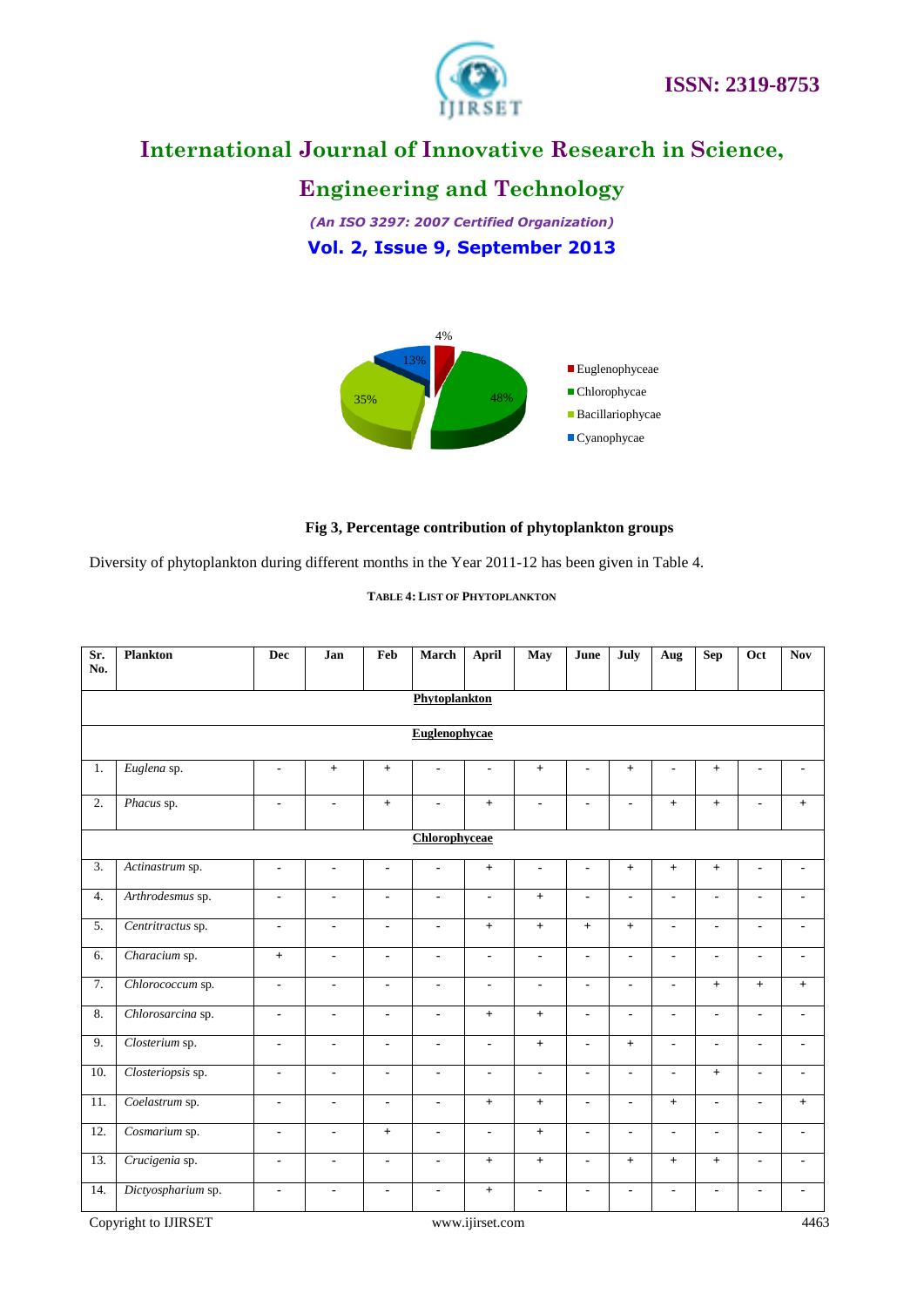

# **Engineering and Technology**

*(An ISO 3297: 2007 Certified Organization)* **Vol. 2, Issue 9, September 2013**

| 15.               | Hydrodictyon sp.         | $\boldsymbol{+}$         | $+$                          |                          |                          | $\blacksquare$           |                          |                          |                          |                          |                          |                                  |                          |  |  |
|-------------------|--------------------------|--------------------------|------------------------------|--------------------------|--------------------------|--------------------------|--------------------------|--------------------------|--------------------------|--------------------------|--------------------------|----------------------------------|--------------------------|--|--|
| 16.               | Staurastrum sp.          | $\overline{\phantom{a}}$ | $\qquad \qquad \blacksquare$ | $\blacksquare$           | $\blacksquare$           | $\blacksquare$           | $+$                      | $\blacksquare$           | $\overline{\phantom{0}}$ | $\blacksquare$           | $\blacksquare$           | $\blacksquare$                   | $\blacksquare$           |  |  |
| 17.               | Kirchneriella sp.        | $\blacksquare$           | $\blacksquare$               | $\blacksquare$           | $\blacksquare$           | $\blacksquare$           | $\blacksquare$           | $\overline{\phantom{a}}$ | $\overline{\phantom{0}}$ | $+$                      | $\overline{\phantom{a}}$ | $\blacksquare$                   | $\blacksquare$           |  |  |
| 18.               | Pediastrum sp.           | $\blacksquare$           | $\overline{\phantom{a}}$     | $\blacksquare$           | $\blacksquare$           | $+$                      | $+$                      | $\overline{\phantom{a}}$ | $+$                      | $+$                      | $+$                      | $\blacksquare$                   | $+$                      |  |  |
| 19.               | Pleurotaenium sp.        | $\blacksquare$           | $\blacksquare$               | $+$                      | $\overline{\phantom{a}}$ | $+$                      | $+$                      | $\overline{\phantom{a}}$ | $\blacksquare$           | $\blacksquare$           | $+$                      | $\blacksquare$                   | $\blacksquare$           |  |  |
| 20.               | Rhizoclonium sp.         | $+$                      | $\blacksquare$               | $\blacksquare$           | $\blacksquare$           | $+$                      | $\blacksquare$           | $\blacksquare$           | $\blacksquare$           | $+$                      | $+$                      | $\blacksquare$                   | $+$                      |  |  |
| 21.               | Scendesmus sp.           | $\blacksquare$           | $\blacksquare$               | $\overline{\phantom{a}}$ |                          | $+$                      | $+$                      | $\blacksquare$           | $+$                      | $+$                      | $+$                      | $+$                              | $\blacksquare$           |  |  |
| 22.               | Spirogyra sp.            | $\blacksquare$           | $\blacksquare$               | $\blacksquare$           | $\overline{\phantom{0}}$ | $\blacksquare$           | $\blacksquare$           | $\blacksquare$           | $+$                      | $+$                      | $\blacksquare$           |                                  | $\blacksquare$           |  |  |
| 23.               | Tetraedron sp.           | $\blacksquare$           | $\blacksquare$               | $+$                      | $\blacksquare$           | $+$                      | $+$                      | $\blacksquare$           | $+$                      | $\blacksquare$           | $+$                      | $\blacksquare$                   | $\blacksquare$           |  |  |
| 24.               | Volvox sp.               | $\blacksquare$           | $\overline{\phantom{a}}$     | $\overline{\phantom{a}}$ | $\blacksquare$           | $\blacksquare$           | $\blacksquare$           | $\overline{\phantom{a}}$ | $\blacksquare$           |                          | $+$                      | $\blacksquare$                   | $\blacksquare$           |  |  |
|                   | <b>Bacillariophyceae</b> |                          |                              |                          |                          |                          |                          |                          |                          |                          |                          |                                  |                          |  |  |
| 25.               | Achananthes sp.          | $\blacksquare$           | $+$                          | $\overline{\phantom{a}}$ | $\overline{\phantom{a}}$ | $\overline{\phantom{a}}$ | $\blacksquare$           | $\blacksquare$           | $+$                      | $\blacksquare$           | $\overline{\phantom{a}}$ | $\blacksquare$                   | $\overline{\phantom{a}}$ |  |  |
| 26.               | Caloneis sp.             | $\ddag$                  | $\blacksquare$               | $\blacksquare$           | $\overline{\phantom{a}}$ | $\overline{\phantom{a}}$ | $\blacksquare$           | $\blacksquare$           | $\blacksquare$           | $\overline{\phantom{a}}$ | $\blacksquare$           | $+$                              | $+$                      |  |  |
| 27.               | Cyclotella sp.           | $+$                      | $\blacksquare$               | $\blacksquare$           | $\overline{\phantom{0}}$ | $\blacksquare$           | $+$                      | $+$                      | $+$                      | $\overline{\phantom{0}}$ | $\blacksquare$           | $\blacksquare$                   |                          |  |  |
| 28.               | Cymbella sp.             | $\blacksquare$           | $\blacksquare$               | $\blacksquare$           | $+$                      | $\blacksquare$           | $\blacksquare$           | $\blacksquare$           | $\blacksquare$           | $+$                      | $\blacksquare$           | $\blacksquare$                   | $\blacksquare$           |  |  |
| 29.               | Diatoma sp.              | $+$                      | $+$                          | $+$                      | $\blacksquare$           | $+$                      | $\pm$                    | $\blacksquare$           | $+$                      | $+$                      | $\blacksquare$           | $+$                              | $+$                      |  |  |
| 30.               | Fragillaria sp.          | $\ddot{}$                | $\boldsymbol{+}$             | $\blacksquare$           | $+$                      | $+$                      | $\ddag$                  | $\blacksquare$           | $+$                      | $+$                      | $\blacksquare$           | $\blacksquare$                   | $\blacksquare$           |  |  |
| 31.               | Frustulia sp.            | $+$                      | $\blacksquare$               | $\overline{\phantom{a}}$ | $\blacksquare$           | $\blacksquare$           | $\blacksquare$           | $\overline{\phantom{a}}$ | $\blacksquare$           | $\overline{\phantom{a}}$ | $\blacksquare$           |                                  | $\blacksquare$           |  |  |
| 32.               | Gomphoneis sp.           | $+$                      | $+$                          | $\blacksquare$           | $\blacksquare$           | $\blacksquare$           | $\overline{\phantom{a}}$ | $\overline{\phantom{a}}$ | $\blacksquare$           | $\blacksquare$           | $\blacksquare$           | $\blacksquare$                   | $\blacksquare$           |  |  |
| 33.               | Gomphonema sp.           | $\boldsymbol{+}$         | $\boldsymbol{+}$             | $\overline{\phantom{a}}$ | $\blacksquare$           | $+$                      | $\overline{\phantom{a}}$ | $+$                      | $\blacksquare$           | $+$                      | $\blacksquare$           | $\begin{array}{c} + \end{array}$ | $+$                      |  |  |
| 34.               | Melosira sp.             | $\blacksquare$           | ä,                           | $\blacksquare$           | $\blacksquare$           | $\boldsymbol{+}$         | $+$                      | $\boldsymbol{+}$         | $\boldsymbol{+}$         | $+$                      | $\blacksquare$           | $+$                              |                          |  |  |
| $\overline{35}$ . | Navicula sp.             | $+$                      | $+$                          | $\overline{\phantom{a}}$ | $\blacksquare$           | $+$                      | $+$                      | $\blacksquare$           | $+$                      | $+$                      | $\blacksquare$           | $+$                              | $+$                      |  |  |
| 36.               | Nitzschia sp.            | $\blacksquare$           | $\blacksquare$               | $\overline{\phantom{a}}$ | $+$                      | $\blacksquare$           | $+$                      | $+$                      | $\blacksquare$           | $+$                      | $\blacksquare$           | $+$                              | $+$                      |  |  |
| 37.               | Pinnularia sp.           | $\mathbf +$              |                              |                          |                          |                          |                          |                          |                          |                          |                          |                                  |                          |  |  |
| 38.               | Rhopalodia sp.           | $\blacksquare$           | $\boldsymbol{+}$             | $\overline{\phantom{a}}$ | $\blacksquare$           | $+$                      | $+$                      | $\blacksquare$           | $\blacksquare$           | $\blacksquare$           | $\blacksquare$           | $\blacksquare$                   | $\blacksquare$           |  |  |
| 39.               | Stauroneis sp.           | $\blacksquare$           | $\boldsymbol{+}$             | $\overline{\phantom{a}}$ | $\blacksquare$           | $\blacksquare$           | $\blacksquare$           | $\blacksquare$           | $\overline{\phantom{a}}$ | $\overline{\phantom{a}}$ | $\blacksquare$           | $\overline{\phantom{a}}$         | $\blacksquare$           |  |  |
| 40.               | Synedra sp.              | $\boldsymbol{+}$         | $\overline{\phantom{a}}$     | $\blacksquare$           | $+$                      | $\blacksquare$           | $\boldsymbol{+}$         | $\boldsymbol{+}$         | $+$                      | $+$                      | $+$                      | $\overline{\phantom{a}}$         | $+$                      |  |  |
|                   |                          |                          |                              |                          | Cyanophyceae             |                          |                          |                          |                          |                          |                          |                                  |                          |  |  |
| 41.               | Gomphosphaeria sp.       | $\blacksquare$           | $\boldsymbol{+}$             | $\overline{\phantom{a}}$ | $\overline{\phantom{a}}$ | $\overline{\phantom{a}}$ | $\blacksquare$           | $\overline{\phantom{a}}$ | $\blacksquare$           | $\blacksquare$           | $\blacksquare$           | $\overline{\phantom{a}}$         | $\blacksquare$           |  |  |
| 42.               | Lyngbya sp.              | $\blacksquare$           | $+$                          | $\blacksquare$           | $+$                      | $\blacksquare$           | $\overline{\phantom{a}}$ | $\overline{\phantom{a}}$ | $\blacksquare$           | $\overline{\phantom{a}}$ | $\blacksquare$           | $\blacksquare$                   | $+$                      |  |  |
| 43.               | Microcystis sp.          | $\boldsymbol{+}$         | $\boldsymbol{+}$             | $\boldsymbol{+}$         | $\blacksquare$           | $\blacksquare$           | $\boldsymbol{+}$         | $\blacksquare$           | $\blacksquare$           | $\qquad \qquad +$        | $\blacksquare$           | $\blacksquare$                   | $\blacksquare$           |  |  |
|                   | Copyright to IJIRSET     |                          |                              |                          |                          | www.ijirset.com          |                          |                          |                          |                          |                          |                                  | 4464                     |  |  |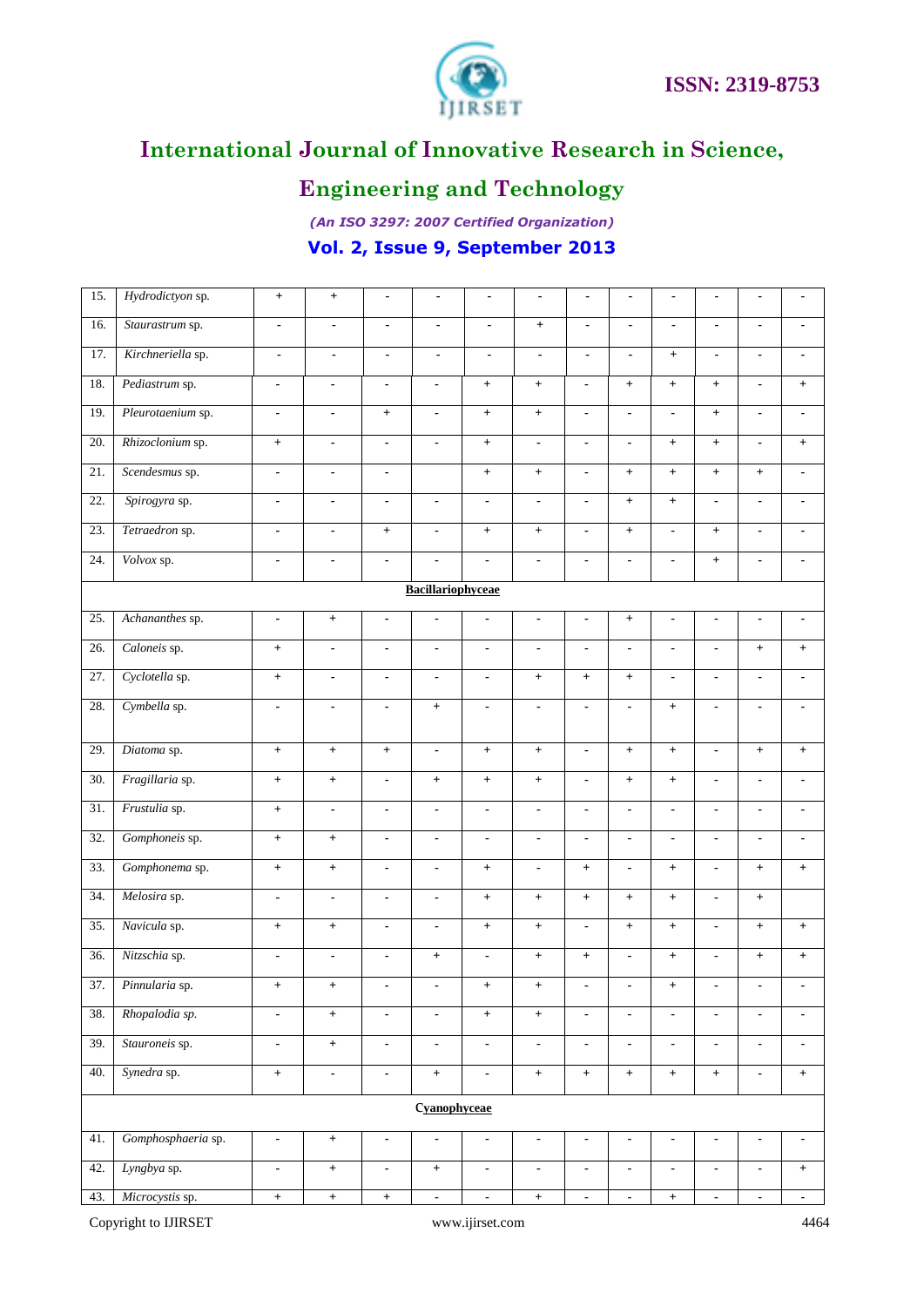

### **Engineering and Technology**

*(An ISO 3297: 2007 Certified Organization)* **Vol. 2, Issue 9, September 2013**

| 44. | Oscillatoria sp.  |  |  |  |  |  |  |
|-----|-------------------|--|--|--|--|--|--|
| 45. | Phormidium sp.    |  |  |  |  |  |  |
| 46. | Synechococcus sp. |  |  |  |  |  |  |

(+) Present, (-) Absent

Only two species of Euglenophyceae viz: *Euglena* sp. and *Phacus* sp. were identified from the village pond. Both the species were common in February and September (Table 4) where as only *Euglena* sp. was observed in the months of January, February, May, July and September while *Phacus* sp. was noted in the months of February, April, August, September and November. The high pH, temperature, chloride, TDS, and BOD might have played an important role in the development of euglenophyceae. Results of these parameters in the present study show the favorable impact on the growth of euglenophyceae. Temperature above 25°C was favorable for the growth of euglenophyceae [17]. High pH was favorable for the growth of euglenophyceae [18]. Present study was also supported by [19, 20].

Chlorophyceae was the most important group having a contribution of 48 % (Fig. 3) from the total phytoplankton population. Diversity of this group was highest in April, May and lower in June. This class was represented by *Actinastrum* sp., *Arthrodesmus* sp., *Centritractus* sp., *Characium* sp., *Chlorococcum* sp., *Chlorosarcina* sp., *Closterium* sp., *Closteriopsis* sp., *Coelastrum* sp., *Cosmarium* sp., *Crucigenia* sp., *Dictyospharium* sp., *Hydrodictyon* sp., *Staurastrum* sp., *Kirchneriella* sp., *Pediastrum* sp., *Pleurotaenium* sp., *Rhizoclonium* sp., *Scendesmus* sp., *Spirogyra* sp., *Tetraedron* sp., and *Volvox* sp., Table 4. Chlorophyceae members grow well in water that is rich in nutrients such as nitrate and phosphate [21].

In village pond the high diversity of Diatoms was recorded in the month of December whereas less variety was recorded in the month of February and September. It appeared that the presence of pH, Phosphate, Nitrate, Silicate and Calcium favored the growth of diatoms. This group was represented by sixteen species. Calcium rich water bodies have high number of diatoms [22]. High pH favored the high number of diatoms [23]. Chloride is one of the important factor for controlling the growth of diatoms [24]. Regular supply of nitrate encouraged the augmentation and periodicity of diatoms [25]. Bacillariophyceae generally occurs in all types of waters [26].

The study revealed that the blue-green algal population was higher in January and reduced in April and October. Identified species were *Gomphosphaeria* sp., *Lyngbya* sp., *Microcystis* sp., *Oscillatoria* sp., *Phormidium* sp. and *Synechococcus* sp. This may be due to the high value of pH, Dissolved oxygen, TDS, Phosphate, Nitrate and BOD. High nutrients favored the luxuriant growth of cyanophyceae [27, 22].

#### V. **CONCLUSION**

 The study revealed that the pond had a diversified algal flora dominated by Chlorophyceae members followed by Bacillariophyceae, Cyanophyceae, and Eugleanophyceae. The present investigation ensures that variation in the diversity of plankton may be explained with water quality. Thus it may be concluded that the diversity of phytoplankton is dependent on different abiotic factors directly or indirectly. The basic information of the phytoplankton distribution and abundance would form a useful tool for further ecological assessment and monitoring of village pond.

#### **ACKNOWLEDGEMENT**

Author (Ansari Ekhalak) is thankful to Department of Science and Technology (DST), New Delhi for providing fellowship to carry out this work.